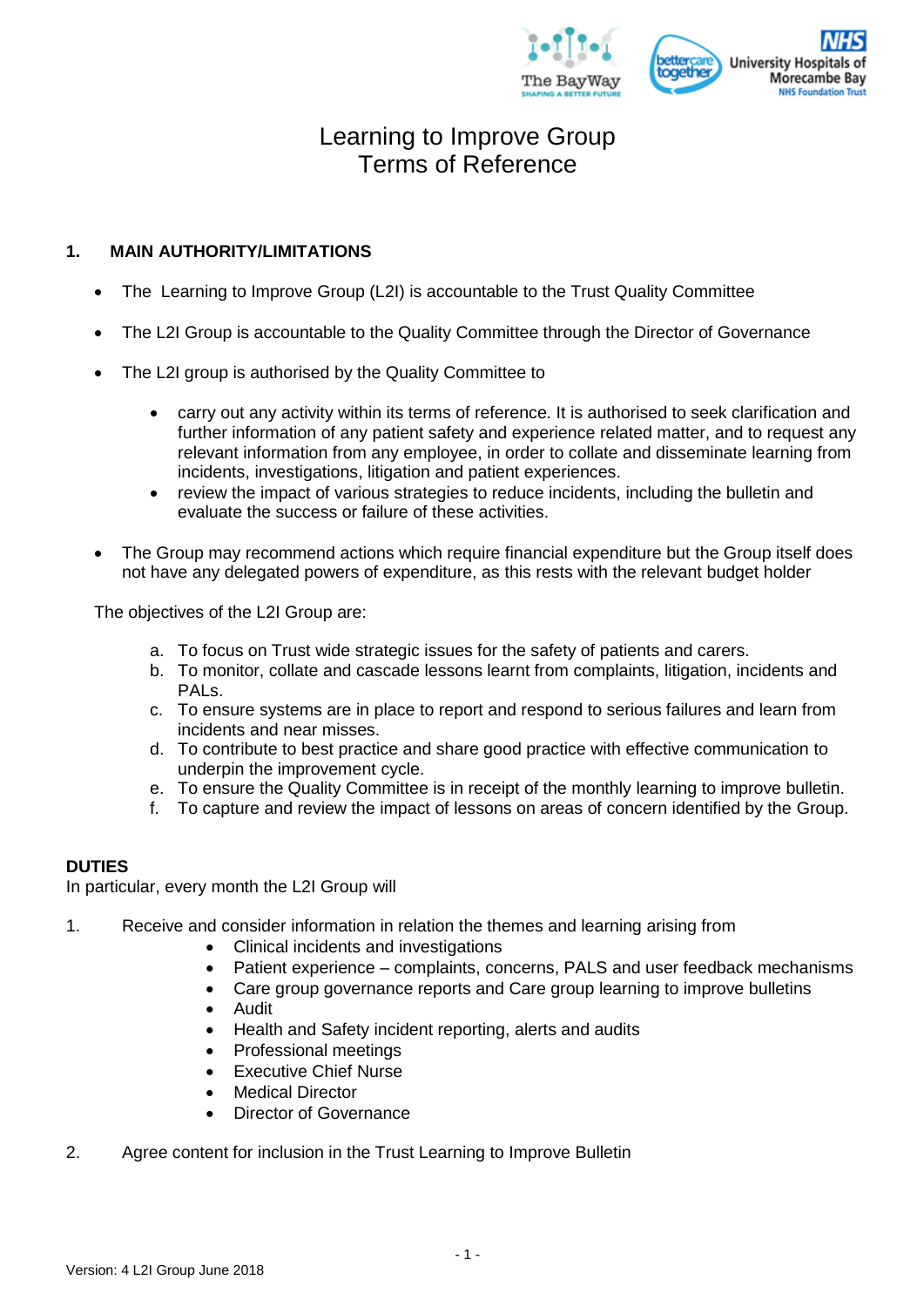

3. Identify any further lines of enquiry/action required to improve identification or sharing of improvements/lessons learnt

## **CONSTITUTION**

**4.1 Frequency of Meetings**

The meetings shall be monthly.

## **4.2 Attendance Monitoring**

Each core member will achieve 75% attendance per annum. Where a core group member is unable to attend, they will appoint a deputy to attend and act in their absence. If a core member has not attended two consecutive meetings, the Chair will send a letter to the individual member. The administrator will monitor attendance using the table in appendix 2 on a quarterly basis and it will be an agenda item.

### **4.3 Chair**

The Chair is the Head of Library & Knowledge Services. The Vice Chair is the Head of Patient Experience.

## **4.4 Membership**

Membership of the L2I group meeting:

| <b>Core Members</b>                            | Attendance protocol                  |
|------------------------------------------------|--------------------------------------|
| Head of Knowledge and Library Services (Chair) | Each core member will achieve        |
| <b>Head of Patient Safety</b>                  | 75% attendance per annum. If a       |
| Governance Care Group Business Partners        | core member has not attended two     |
| <b>Community Care Group representation</b>     | consecutive meetings, the Chair      |
| Head of Patient Experience (Vice Chair)        | will send a letter to the individual |
| <b>Patient Relations Manager</b>               | member.                              |
| <b>Head of Legal Services</b>                  |                                      |
| <b>Estates &amp; Facilities Manager</b>        | Core members must nominate           |
| <b>Head of Clinical Audit</b>                  | deputies when they are unable to     |
|                                                | attend.                              |
|                                                |                                      |

Additional members may be co-opted onto the L2I group where appropriate.

## **RESPONSIBILITY OF MEMBERS AND ATTENDEES**

- 1. Members of the L2I Group have a responsibility to:
	- a) act as 'champions', disseminating information and good practice as appropriate;
	- b) identify agenda items for consideration to the Chair / administrator at least 10 working days before the meeting;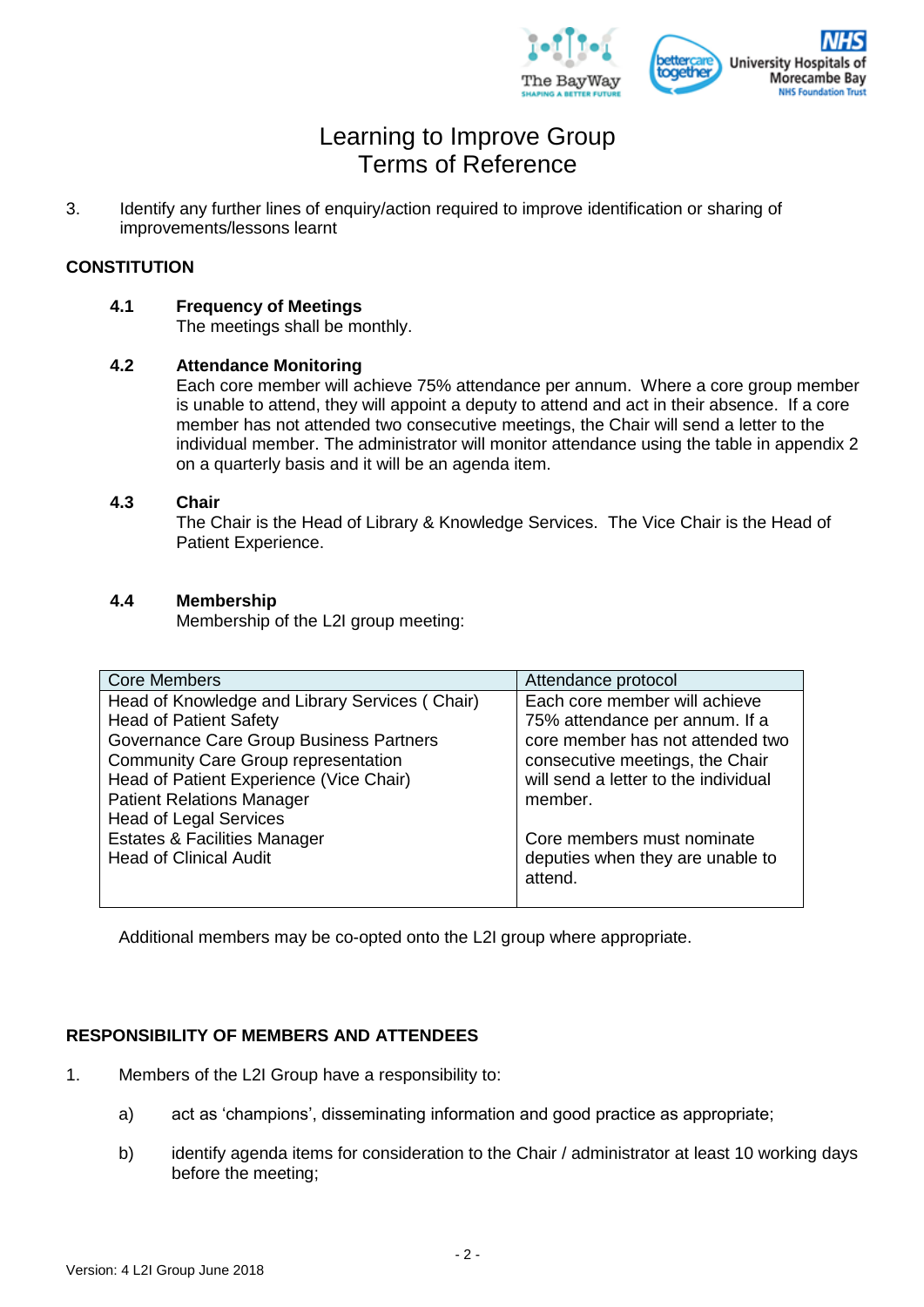

- c) prepare and submit papers for a meeting, using the format prescribed by the Trust Board Secretary, at least 5 clear working days before the meeting;
- e) if unable to attend, send their apologies to the Chair prior to the meeting and send a deputy to attend on their behalf
- f) to maintain confidences regarding any matters are discussed in confidence at the meeting
- g) declare any conflicts of interest / potential conflicts of interest in accordance with the University Hospitals of Morecambe Bay NHS Foundation Trust's policies and procedures
- h) contribute to the production of the Learning to Improve bulletin
- 2. The Chair is responsible for monitoring and managing attendance
- 3. The Chair is responsible for monitoring monthly submissions

#### **QUORUM**

1. A quorum will be the Chair or Vice Chair and two care group representatives and three for the corporate specialities, including health & safety, patient relations, legal services etc

#### **REPORTING**

- 2. The Group will have the following reporting responsibilities:
	- a) to ensure that the minutes of its meetings are formally recorded
	- b) to provide an organisational Learning To Improve bulletin for Trust wide dissemination

#### **ADMINISTRATIVE ARRANGEMENTS**

- 3. The Chair of the Group has corporate responsibility for:
	- a) overseeing all aspects of the work
	- b) ensuring the Group acts in accordance with the terms of reference
- 4. The administrator has responsible for:
	- a) attending the meeting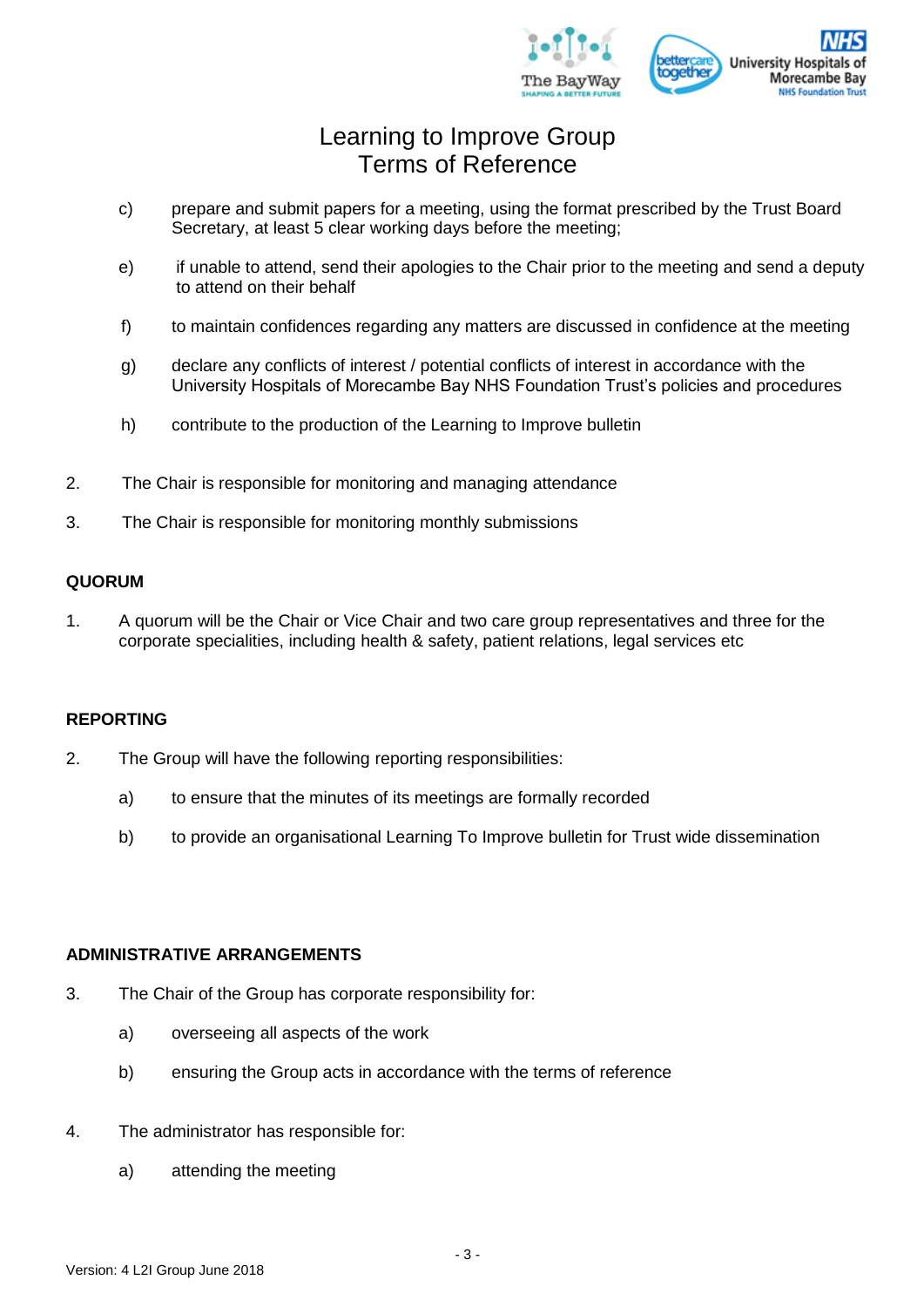

- b) ensuring correct and formal minutes are taken and once agreed by the Chair, distributing minutes to the members
- c) producing an action list following each meeting and ensuring any outstanding action is carried forward on the action list until complete
- d) producing a schedule of meetings to be agreed for each calendar year and making the necessary arrangements for confirming these dates and booking appropriate rooms and facilities
- e) agreeing the agenda with the Chair prior to sending the agenda (appendix 1) and papers to members no later than 5 days before the meeting

### **REVIEW**

Terms of Reference will be reviewed annually

Date Approved and issued: 28/08/2018 Version Number: 3 Next Review: 01/08/2019 To be reviewed by: To be reviewed by: To be approved by:<br>
Executive Responsibility:<br>
Executive Responsibility:<br>
Contract the Director of Governance Executive Responsibility: ID Number: TOR/015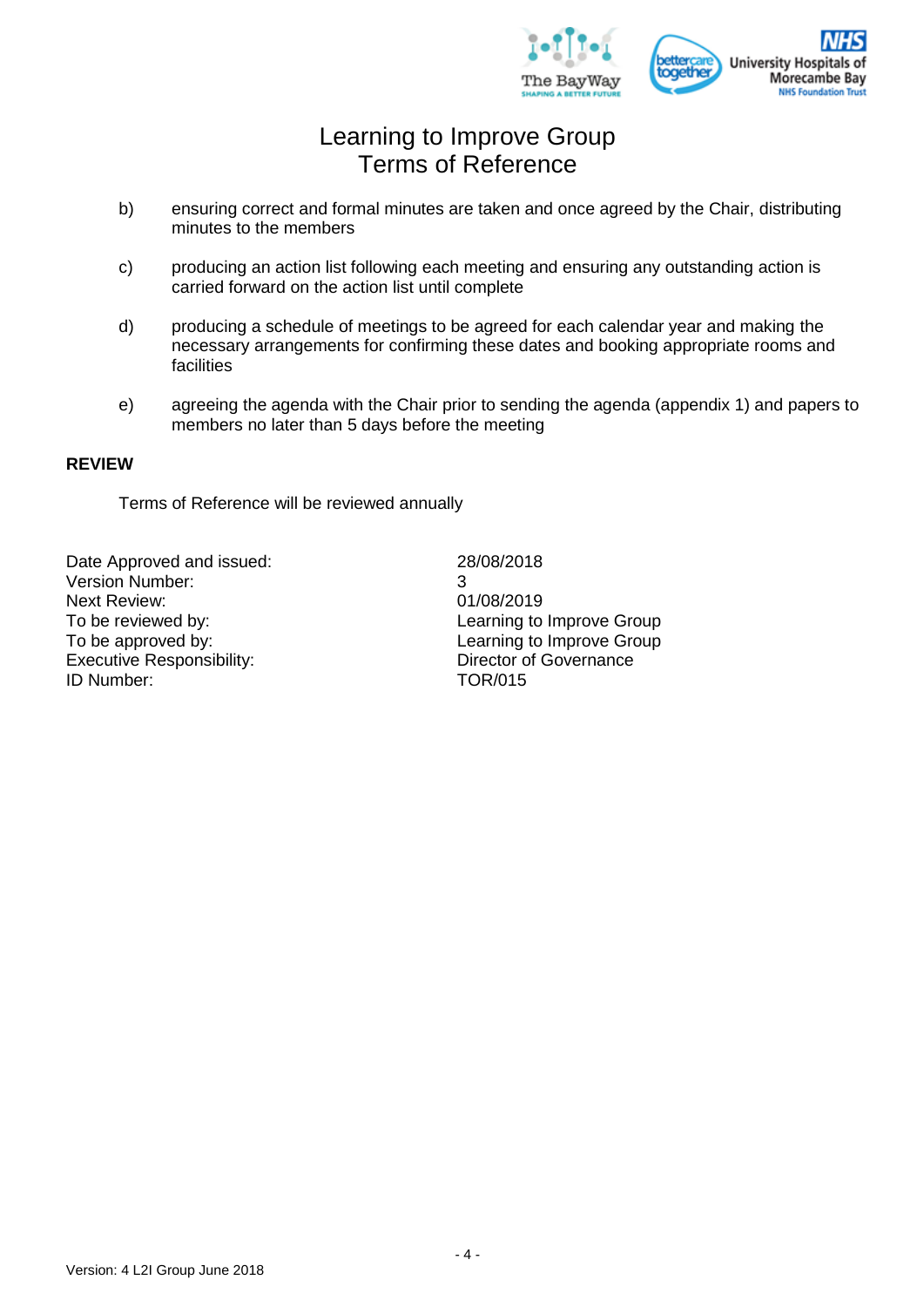



Appendix 1

|      | <b>AGENDA</b>                                                                                                                                 |       |                               |       |  |  |
|------|-----------------------------------------------------------------------------------------------------------------------------------------------|-------|-------------------------------|-------|--|--|
| Item |                                                                                                                                               |       | <b>Action</b>                 | Paper |  |  |
| 1.   | Welcome                                                                                                                                       | Chair |                               |       |  |  |
| 2.   | <b>Apologies for Absence</b>                                                                                                                  | Chair | To receive & note             |       |  |  |
| 3.   | Minutes of the meeting held ####                                                                                                              | Chair | Circulated &<br>approved #### |       |  |  |
| 4.   | <b>Matters Arising</b>                                                                                                                        | Chair | To discuss                    |       |  |  |
| 5.   | <b>Trust Learning to Improve</b><br><b>Bulletin/Safety pin poster</b>                                                                         |       | To discuss and<br>approve     |       |  |  |
| 6.   | Care Group/Departmental Top Three Lessons - Monthly                                                                                           |       |                               |       |  |  |
| 6.01 | <b>Core Clinical/Pharmacy</b>                                                                                                                 |       | To discuss                    |       |  |  |
| 6.02 | <b>Estates &amp; Facilities</b>                                                                                                               |       | To discuss                    |       |  |  |
| 6.03 | <b>Integrated Community Care</b><br>Group<br><b>Community</b><br><b>Community Hospitals</b>                                                   |       |                               |       |  |  |
| 6.03 | <b>Medicine</b>                                                                                                                               |       | To discuss                    |       |  |  |
| 6.04 | <b>Surgery &amp; Critical Care</b>                                                                                                            |       | To discuss                    |       |  |  |
| 6.05 | <b>WACS</b>                                                                                                                                   |       | To discuss                    |       |  |  |
| 6.06 | <b>Health and Safety</b>                                                                                                                      |       | To discuss                    |       |  |  |
| 7.   | <b>Topics for next bulletin</b><br><b>Focus for next Safety Pin</b><br>$\bullet$<br><b>Items for Quality</b><br>$\bullet$<br><b>Committee</b> |       | To discuss                    |       |  |  |
| 8.   | <b>Feedback</b>                                                                                                                               |       | To discuss                    |       |  |  |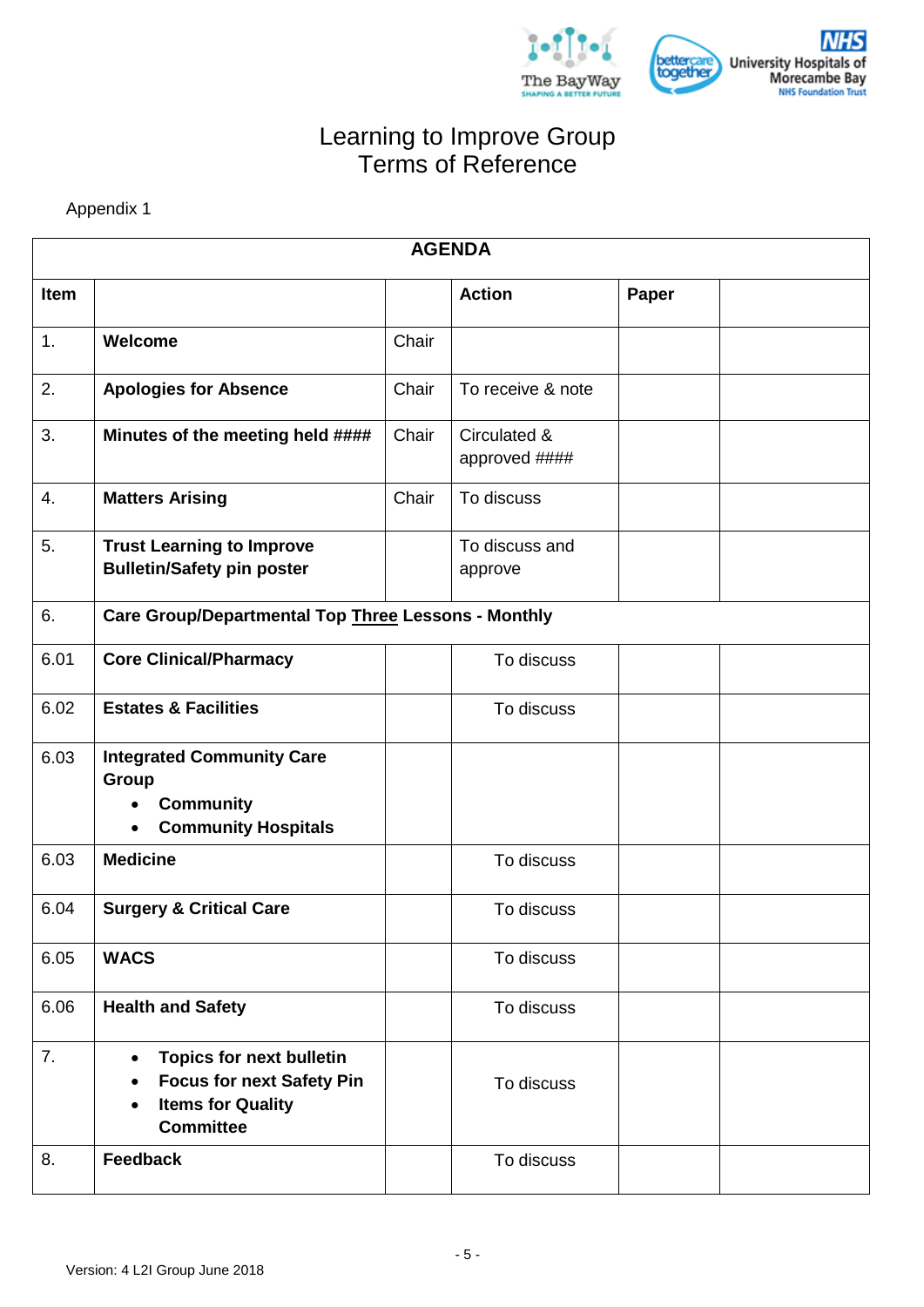

|    | <b>Divisions</b><br>$\bullet$<br>• L2I webpage<br><b>Emails</b><br>$\bullet$ |            |  |
|----|------------------------------------------------------------------------------|------------|--|
| 9. | <b>Quality Committee Reports:</b>                                            | For noting |  |
| 10 | <b>AOB</b>                                                                   |            |  |